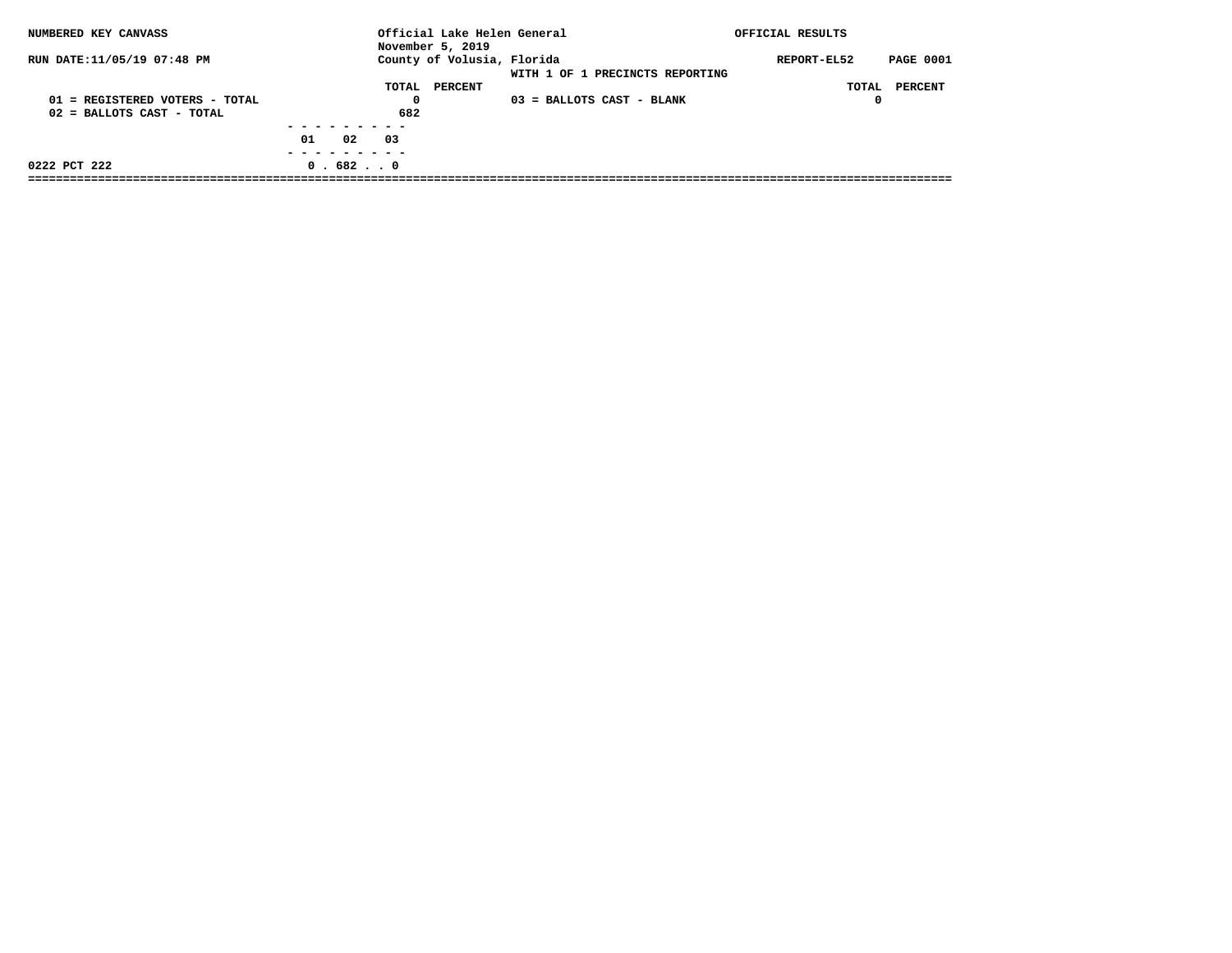| NUMBERED KEY CANVASS             |     |     |            | Official Lake Helen General<br>November 5, 2019 |                                 | OFFICIAL RESULTS                |
|----------------------------------|-----|-----|------------|-------------------------------------------------|---------------------------------|---------------------------------|
| RUN DATE:11/05/19 07:48 PM       |     |     |            | County of Volusia, Florida                      | WITH 1 OF 1 PRECINCTS REPORTING | <b>PAGE 0002</b><br>REPORT-EL52 |
|                                  |     |     | VOTES      | PERCENT                                         |                                 | PERCENT<br>VOTES                |
| Mayor Lake Helen<br>(VOTE FOR) 1 |     |     |            |                                                 |                                 |                                 |
| $01 =$ Vernon J. Burton          |     |     | 211        | 31.12                                           | $03 =$ OVER VOTES               | 0                               |
| 02 = Daisy M. Raisler            |     |     | 467        | 68.88                                           | $04 =$ UNDER VOTES              | 4                               |
|                                  |     |     |            |                                                 |                                 |                                 |
|                                  | 01  | 02  | 03         | 04                                              |                                 |                                 |
| 0222 PCT 222                     | 211 | 467 | $^{\circ}$ | 4                                               |                                 |                                 |
|                                  |     |     |            |                                                 |                                 |                                 |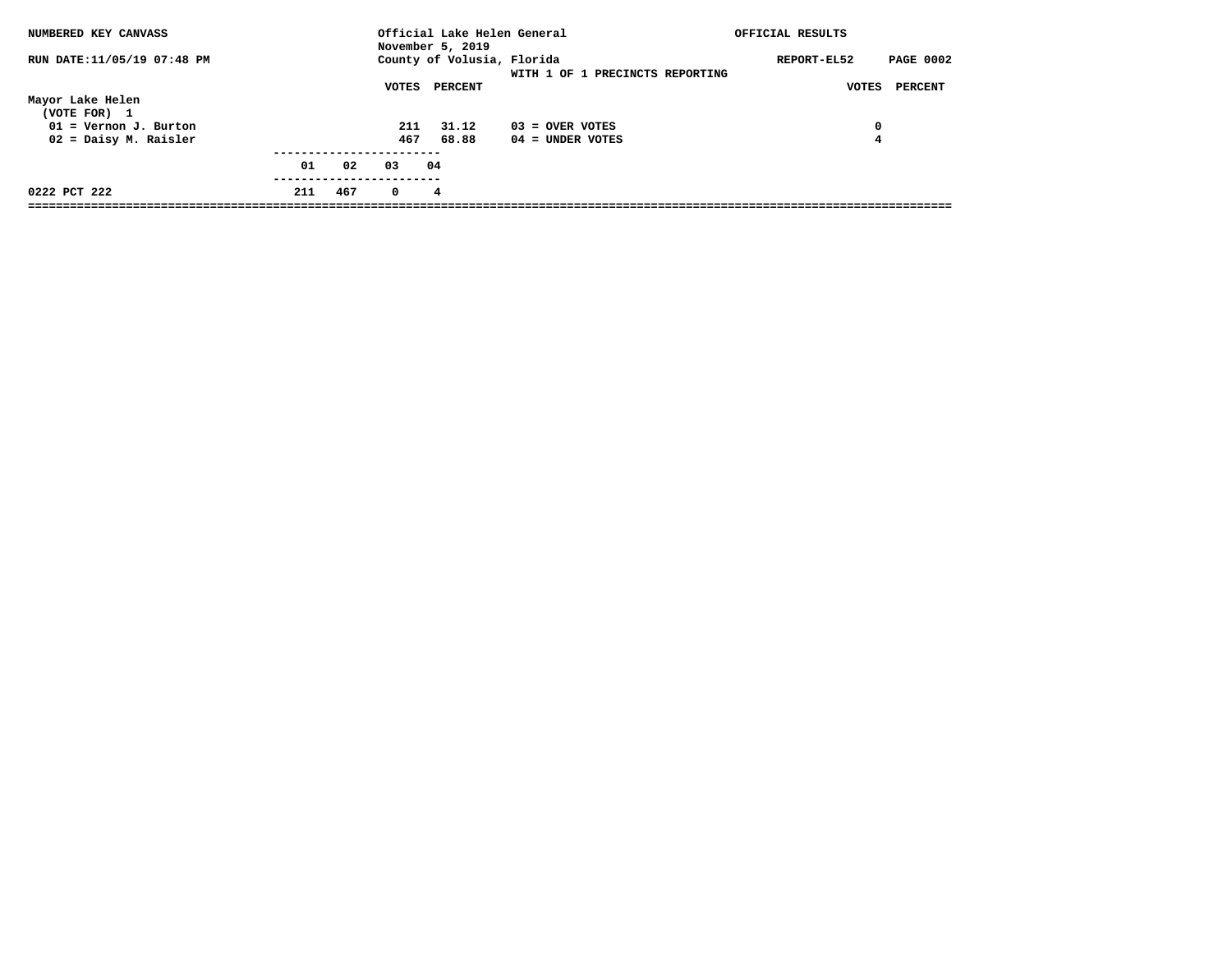| NUMBERED KEY CANVASS                                |     |     |            | November 5, 2019 | Official Lake Helen General                                   | UNOFFICIAL RESULTS              |
|-----------------------------------------------------|-----|-----|------------|------------------|---------------------------------------------------------------|---------------------------------|
| RUN DATE:11/05/19 07:48 PM                          |     |     |            |                  | County of Volusia, Florida<br>WITH 1 OF 1 PRECINCTS REPORTING | <b>PAGE 0003</b><br>REPORT-EL52 |
|                                                     |     |     | VOTES      | PERCENT          |                                                               | PERCENT<br>VOTES                |
| City Commissioner Zone 1 Lake Helen<br>(VOTE FOR) 1 |     |     |            |                  |                                                               |                                 |
| $01 =$ Kelly Frasca                                 |     |     | 353        | 52.84            | $03 =$ OVER VOTES                                             | 0                               |
| $02 = Tom Wilson$                                   |     |     | 315        | 47.16            | $04 =$ UNDER VOTES                                            | 14                              |
|                                                     | 01  | 02  | 03         | 04               |                                                               |                                 |
| 0222 PCT 222                                        | 353 | 315 | $^{\circ}$ | 14               |                                                               |                                 |